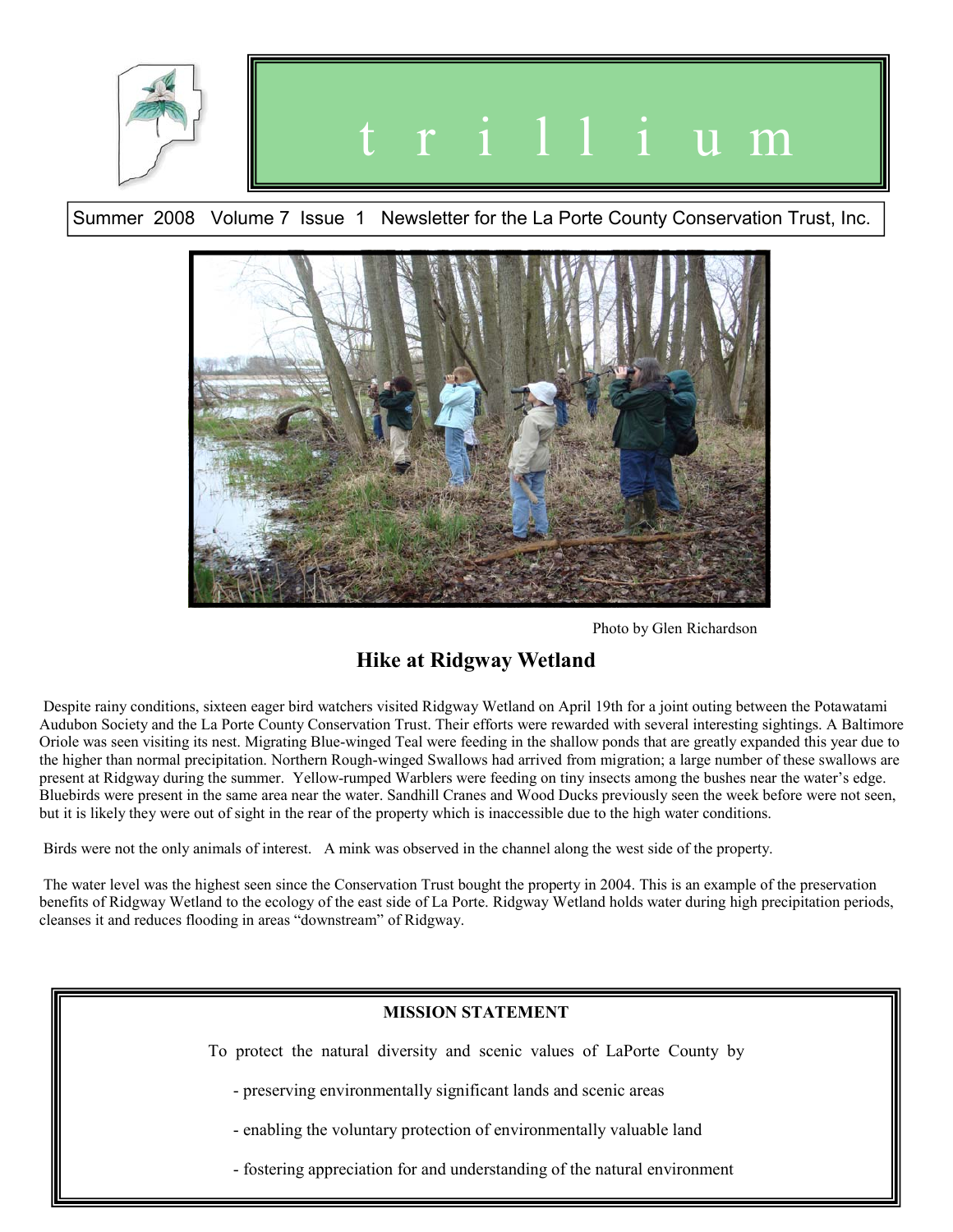# **Prairie Hike at Dittmar Farm Scheduled for July**

Jon Dittmar will lead a hike at the Dittmar Farm in Galena Township on Saturday, July 26<sup>th</sup> at 2:00 p.m. He has converted a former corn field of about twenty acres on his parents' farm into tall grass prairie. The prairie is maintained by periodic controlled burns. Jon, an ecologist, is the native plant nursery manager for J.F. New & Associates. This will be a joint hike between the Conservation Trust and the Potawatomi Audubon Society.

For further details and/or directions, please call 219- 778-2810.



## **THANKS TO ALL OUR DONORS**

**Lake Michigan Level \$1000 or more**

 Jim & Lois Simon Dennis Richardson & Frances Sipocz-Richardson

 **Grand Kankakee Marsh Level \$500-\$999**

Thermco Instrument Corporation

 **Moraine Forest Level \$250-\$499** 

 Elizabeth & Terry McCloskey Glen & Judith Brown Richardson

#### **La Porte Lakes Level \$100-\$249**

 Marcia & Gary Alexander Robert Boklund Cindy Fontaine Theodore Harris John & Connie McKeague J. F. New and Associates Victor & Marjorie Riemenschneider Nicholas Timm & Deborah Longworth

#### **Pinhook Bog Level \$50-99**

 Lou Ann & Michael Bankowski Jan Baumer Margaret Buerger Sue & Jim Foldenauer Levine Family of La Porte Foundation Richard & Cynthia Plank Kent & Betty Richardson

#### **Mount Baldy Level \$15-\$49**

 Timothy & Ruth Andrews Don Barker Steve Barker Phyliss Benn Don & Shirley Bowman Harry Carbon Bruce Cummings Jon Dittmar William Elliott Jim & Virginia Jessup Nicole Kalkbrenner Dale Kettring Daniel Kowalski Leigh & Marcia Morris Sandy O'Brien Sandy Ohlund John & Mary Jo Pflum Steve Skinner Lois Thomas Betty Trusty Bill Wagner